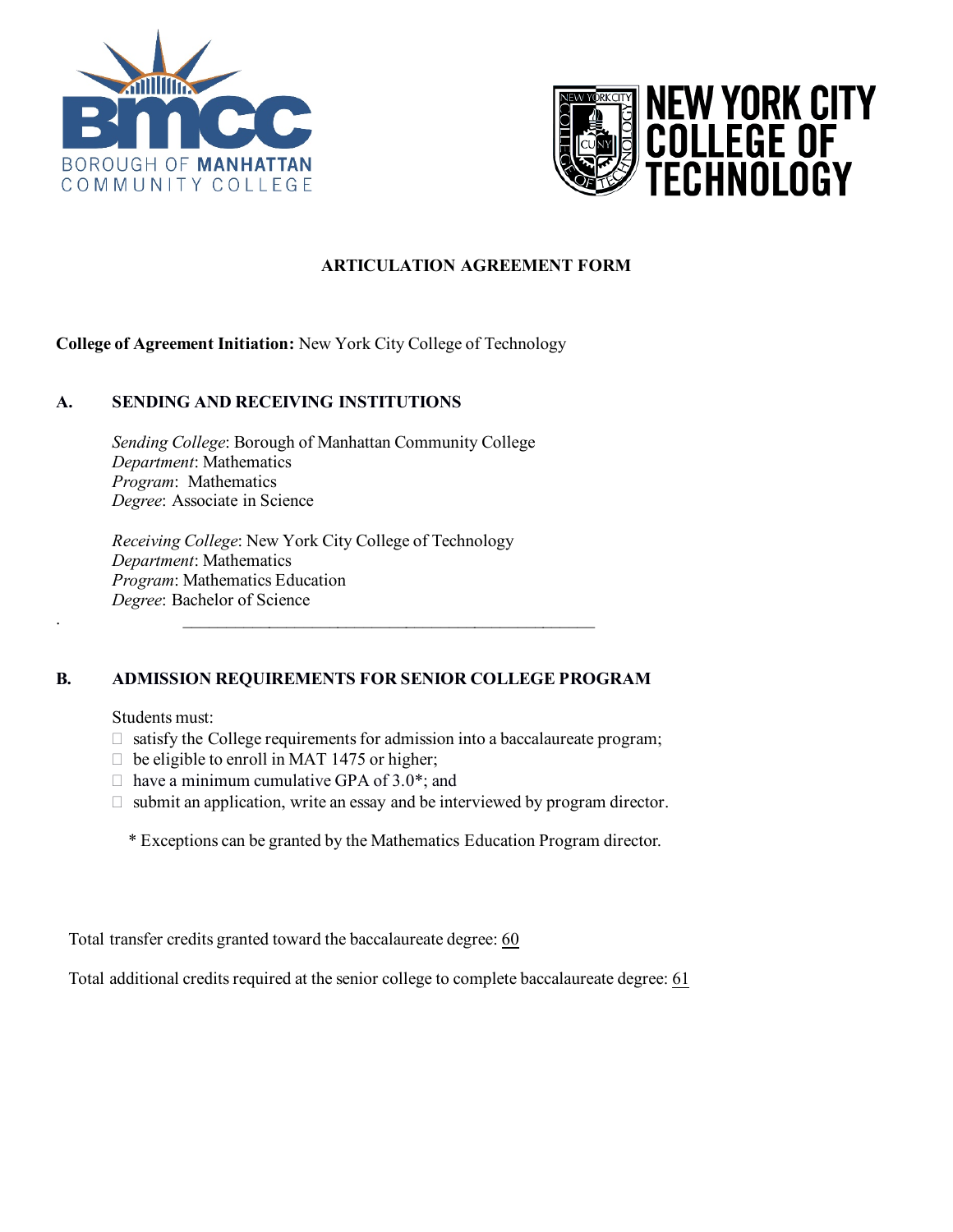## **C. COURSES TRANSFERRED FROM BOROUGH OF MANHATTAN COMMUNITY COLLEGE (BMCC)**

Students transferring from BMCC with an Associate Degree in Mathematics shall enter the Bachelor of Science in Mathematics Education program at NYCCT as juniors. They will have the following courses transferred to NYCCT.

| <b>BMCC</b>                                                                            |                | <b>NYCCT</b>                          |                |  |
|----------------------------------------------------------------------------------------|----------------|---------------------------------------|----------------|--|
| <b>Course and Title</b>                                                                | <b>Credits</b> |                                       | <b>Credits</b> |  |
| <b>Required Common Core (14)</b>                                                       |                |                                       |                |  |
| <b>English Composition</b>                                                             | 6              | <b>English Composition</b>            | 6              |  |
| Life and Physical Sciences                                                             | $\overline{4}$ | Life and Physical Sciences            | 4              |  |
| Choose one of the following:                                                           |                |                                       |                |  |
| Biology I - BIO 210 (4cr.) OR                                                          |                |                                       |                |  |
| Chemistry I - CHE 201 (4cr.) OR                                                        |                |                                       |                |  |
| Physics I - PHY 210 (4cr.) OR PHY 215                                                  |                |                                       |                |  |
| Mathematical and Quantitative Reasoning Required                                       | $\overline{4}$ | Mathematical and Quantitative         | 4              |  |
| MAT 206 Precalculus or higher                                                          |                | Reasoning                             |                |  |
| <b>Required Flexible Core (18)</b>                                                     |                |                                       |                |  |
| Creative Expression 1                                                                  | 3              | COM 1330 Public Speaking              | 3              |  |
| FUNDAMENTALS OF SPEECH - SPE 100 OR                                                    |                |                                       |                |  |
| SPE 102 required (3cr.)*                                                               |                |                                       |                |  |
| Creative Expression 2                                                                  | $\overline{3}$ | Additional Liberal Arts               | $\overline{3}$ |  |
| World Cultures & Global Issues                                                         | $\overline{3}$ | World Cultures & Global Issues        | 3              |  |
|                                                                                        |                | (Foreign language course is required) |                |  |
| US Experience in its Diversity                                                         | 3              | US Experience in its Diversity        | 3              |  |
| Individual and Society (IS)                                                            | $\overline{3}$ | Individual and Society (IS)           | 3              |  |
| PSY 1101 recommended                                                                   |                | PSY 1101 recommended                  |                |  |
| Scientific World (SW)                                                                  | $\overline{3}$ | Scientific World (SW)*                | 3              |  |
| Science or Programing course is required.                                              |                |                                       |                |  |
| Recommended: CSC 110 or CSC 111**                                                      |                |                                       |                |  |
|                                                                                        |                |                                       |                |  |
| Modern Language course is required**                                                   | $\overline{3}$ | One additional Flex Core Course:      | 3              |  |
|                                                                                        |                |                                       |                |  |
| <b>Mathematics Core Content Courses (15)</b>                                           |                |                                       |                |  |
| MAT 301 Calculus I                                                                     | $\overline{4}$ | MAT 1475 Calculus I                   | 4              |  |
| MAT 302 Calculus II                                                                    | $\overline{4}$ | MAT 1575 Calculus II                  | $\overline{4}$ |  |
| MAT 303 Calculus III                                                                   | $\overline{4}$ | MAT 2675, Calculus III                | 4              |  |
| MAT 315 Linear Algebra                                                                 | 3              | MAT 2580 Linear Algebra               | 3              |  |
| <b>Mathematics Electives (10 credits)</b>                                              |                |                                       |                |  |
| (Choose 3 courses from the following: MAT 209; MAT 310; MAT 320; MAT 505; and MAT 601) |                |                                       |                |  |
| Suggested Selection***                                                                 |                |                                       |                |  |
| MAT 310: Bridge to Advanced Mathematics                                                | $\overline{3}$ | MAT 2571 Introduction to Proofs and   | $\overline{4}$ |  |
|                                                                                        |                | Logic (advanced liberal arts, WI)     |                |  |
| MAT 320: Abstract Algebra                                                              | $\overline{3}$ | MAT 3080: Modern Algebra              | $\overline{4}$ |  |
| MAT 209: Statistics                                                                    | $\overline{4}$ | MAT 1372 Statistics with Probability  | $\overline{3}$ |  |
| <b>TOTAL</b>                                                                           | 60             |                                       | 60             |  |

### **COURSE-TO-COURSE EQUIVALENCIES AND TRANSFER CREDIT AWARDED**

\* May transfer as IS, if more advantageo\* COM 1330 and PSY 1101 are in the Individual and Society flexible core at NYCCT.

\*\* Programing course is recommended as students graduating with a teaching degree and 12 credits of Computer Science can apply for an additional teaching certificate in Computer Science.

\*\*\* Other selections are possible: e.g. MAT 310, MAT 505, MAT 209 or MAT 310, MAT 601, MAT 505 or MAT 310, MAT 320, MAT 209.

Students who transfer to NYCCT after earning the AS inMathematics at BMCC by completing the 60 credits shown above, will be required to satisfactorily complete the following 61 credits at NYCCT in order to earn the BS in Mathematics Education.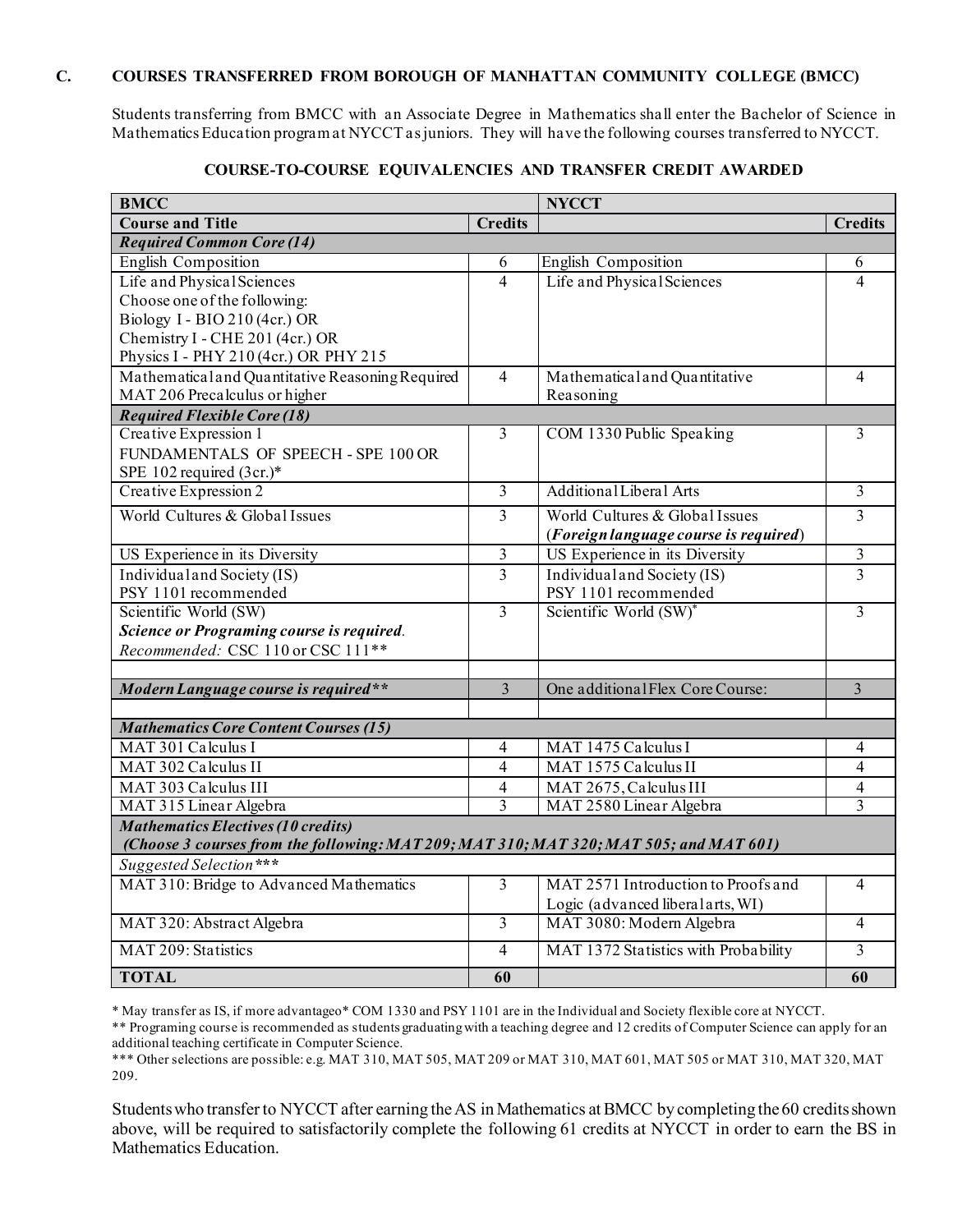### **D.** SENIOR COLLEGE COURSES REMAINING FOR COMPLETION OF BACCALAUREATE DEGREE<sup>1,2,3</sup>

| <b>Course and Title</b>                                             |    |  |
|---------------------------------------------------------------------|----|--|
| Mathematics Core Content Courses (11) <sup>2, 3</sup>               |    |  |
| MAT 3050 Geometry                                                   | 4  |  |
| MAT 3075 Introduction to Real Analysis                              |    |  |
| MAT 4030 History of Mathematics                                     |    |  |
| Mathematics Elective (recommended MAT 2440)                         |    |  |
| PEDAGOGICAL CORE (32) <sup>2</sup>                                  |    |  |
| Specialized Pedagogical Courses                                     |    |  |
| MEDU 1010 Foundation of Mathematics Education                       | 3  |  |
| MEDU 1021 Teaching and Learning Strategies for Mathematics Teachers |    |  |
| MEDU 2901 Peer Leader Training in Mathematics                       |    |  |
| MEDU 3000 Mathematics of the Secondary School Curriculum            |    |  |
| MEDU 3001 Methods of Teaching Middle School Mathematics             |    |  |
| MEDU 3002 Methods of Teaching Secondary School Mathematics (WI)     |    |  |
| MEDU 3003 Microteaching                                             |    |  |
| MEDU 4000 Student Teaching Seminar                                  |    |  |
| MEDU 4001 Student Teaching in High School                           |    |  |
| MEDU 4002 Student Teaching in High School                           |    |  |
|                                                                     |    |  |
| Common Pedagogical Core (9) <sup>2</sup>                            |    |  |
| EDU 3610: Human Learning and Instruction                            | 3  |  |
| EDU 2455: Methods and Materials for Special Needs Students          |    |  |
| EDU 3670: Methods of Literacy Instruction                           |    |  |
| College Option $(3)^2$                                              |    |  |
| Interdisciplinary Course                                            | 3  |  |
| Advanced Liberal Arts (recommended MAT 2540)                        |    |  |
|                                                                     |    |  |
| <b>TOTAL</b>                                                        | 61 |  |

<sup>1</sup> In addition to requirements of the AS degree, City Tech bachelor's degree students are required to take one Writing Intensive (WI) course in the Major and one WI course in the liberal arts and sciences. **All graduates must also satisfy CUNY Pathways requirements.**

<sup>2</sup> Complete lists of liberal arts and sciences courses and advanced liberal arts and sciences courses, as well as semester-specific lists of interdisciplinary courses, are available online at the City Tech Pathways website.<br><sup>3</sup> Depends on any mathematics or education courses transferred.